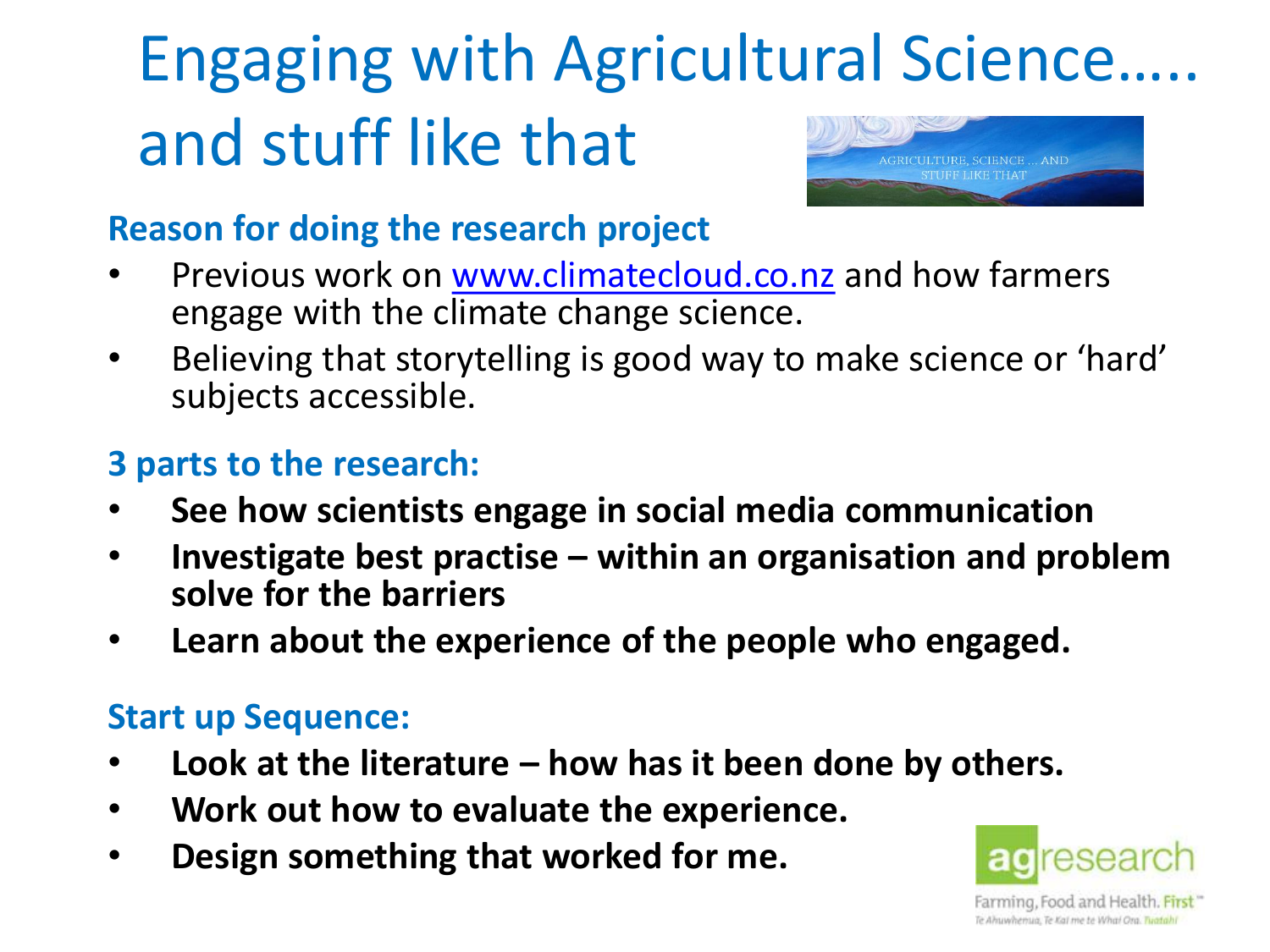## **My experience**



- Expanded from one story to several stories so the topic didn't confound the outcome
- Distil complex stories maintain meaning interpret facts.
- Needed parking spot for stories –personal blog because research protocols
- Needed to direct the traffic to the site and how to work within my organisation.
- Planned a campaign and worked with AgR comms and Tom. And others such as NZX for a moment. Tweeting and posting a cover story on Facebook, Linkedin and Toms blogs.
- Staged the raising awareness activities so I could monitor the impact.

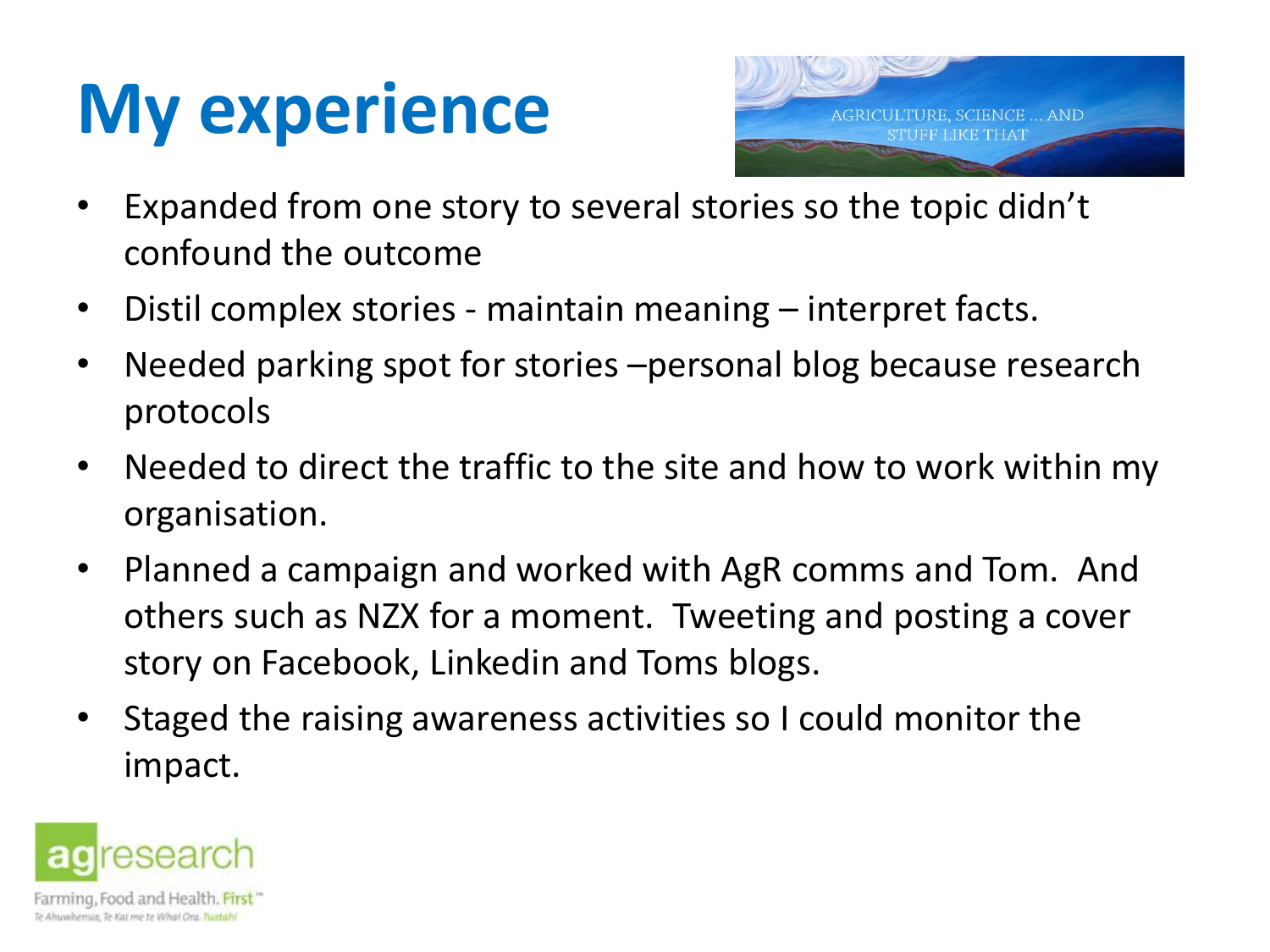# Some findings



- For all the people looking not many engaged in survey.
- Pulls worked action reaction did occur.
- Some engagement is possible with nerve and skill
- Anecdotal feedback that the stories made a positive impression on thinking.
- The cool cows story has had the most views and also the most surveys completed
- $CO<sub>2</sub>$  & clover and Novel Endophyte were equal but resulted with very few surveys.
- $CO_2$  and clover story farmers liked this story
- Cool cows were mostly science graduates dairy farming and ag science and industry
- Novel Endophyte hard story and -no takers forshort video